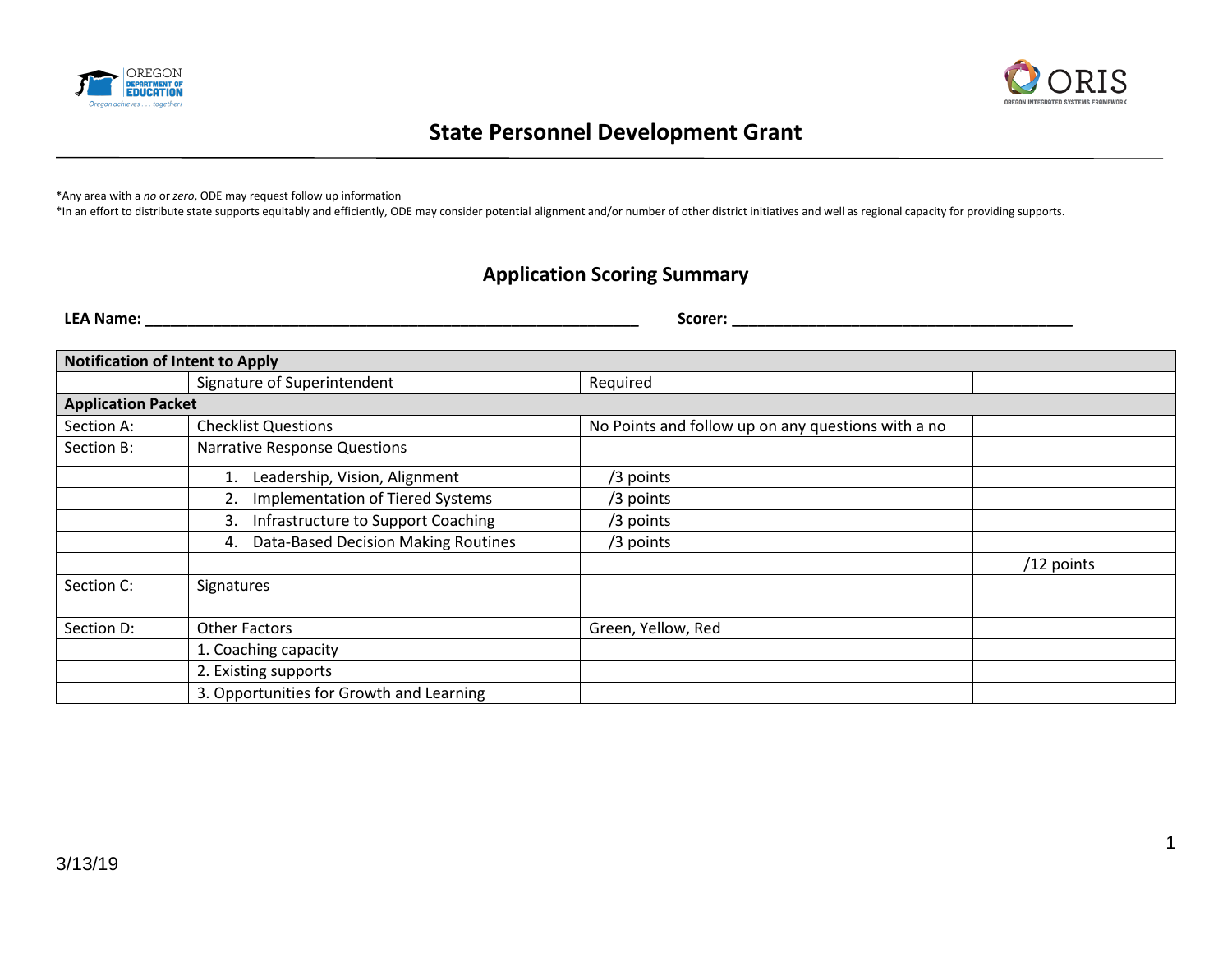



# **Selection Criteria and Evaluation Rubric**

**Section A: Checklist Section B: Narrative (12 points) Section C: Signatures Section D: Risk Ranking**

|                                       | <b>Reviewer Asks First</b>                                                                                                                                    | Reviewer Plans follow up as needed           |
|---------------------------------------|---------------------------------------------------------------------------------------------------------------------------------------------------------------|----------------------------------------------|
| <b>Section A: Checklist Questions</b> | Are any responses "no" after asking if<br>willing to implement?                                                                                               | If so, which ones and what is the follow up? |
|                                       | Of the questions in the lit/math/behavior<br>table, is the district willing to implement<br>all pieces related to their identified focus<br>area within MTSS? | If not, what is the follow up?               |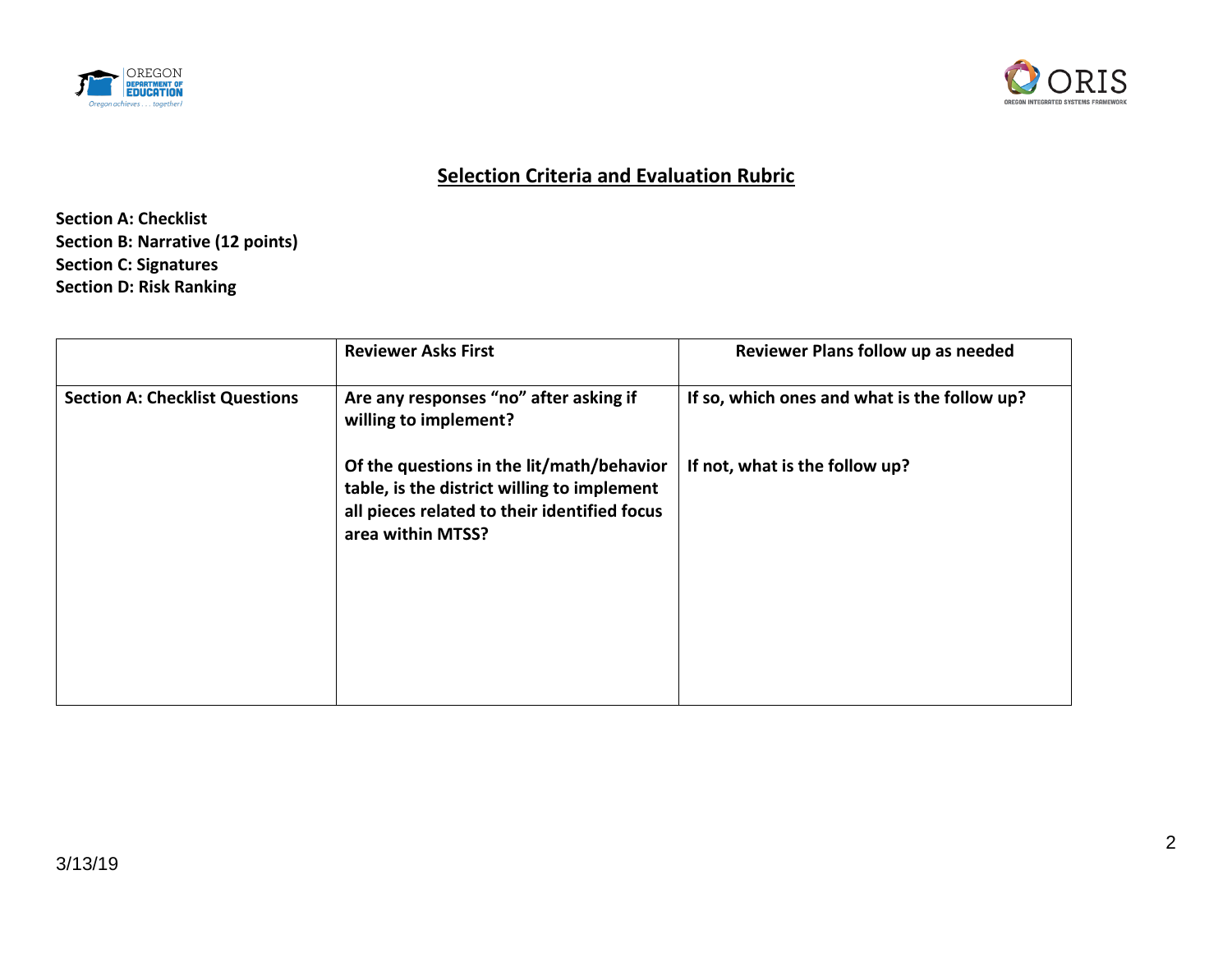



## **Section B: Narrative Response Questions (12 points)**

#### **Section B: Narrative Response Questions**

**Please adhere to the following format for narrative response questions:**

- **Times New Roman, 12 pt. font**
- **1 inch margins**
- **Double spaced**
- **Maximum 4 pages**

| <b>Question 1: Leadership, Vision, Alignment</b><br>Why is the district applying and how will this opportunity<br>align with other initiatives and supports, state-sponsored or<br>otherwise, in support of district priorities? | Inadequate<br>(information not<br>provided) | Minimal<br>(requires additional<br>clarification) | Adequate<br>(clear and<br>complete) | Excellent<br>(concise and<br>thoroughly<br>developed,<br>includes data or<br>examples) |  |
|----------------------------------------------------------------------------------------------------------------------------------------------------------------------------------------------------------------------------------|---------------------------------------------|---------------------------------------------------|-------------------------------------|----------------------------------------------------------------------------------------|--|
| Addresses how participation will align with other<br>initiatives and programs in support of district vision and<br>priorities                                                                                                    | 0                                           | $\mathbf{1}$                                      | $\overline{2}$                      | 3                                                                                      |  |
| <b>Reviewer Comments:</b>                                                                                                                                                                                                        |                                             |                                                   |                                     |                                                                                        |  |
|                                                                                                                                                                                                                                  |                                             |                                                   |                                     | /3<br><b>TOTAL POINTS</b>                                                              |  |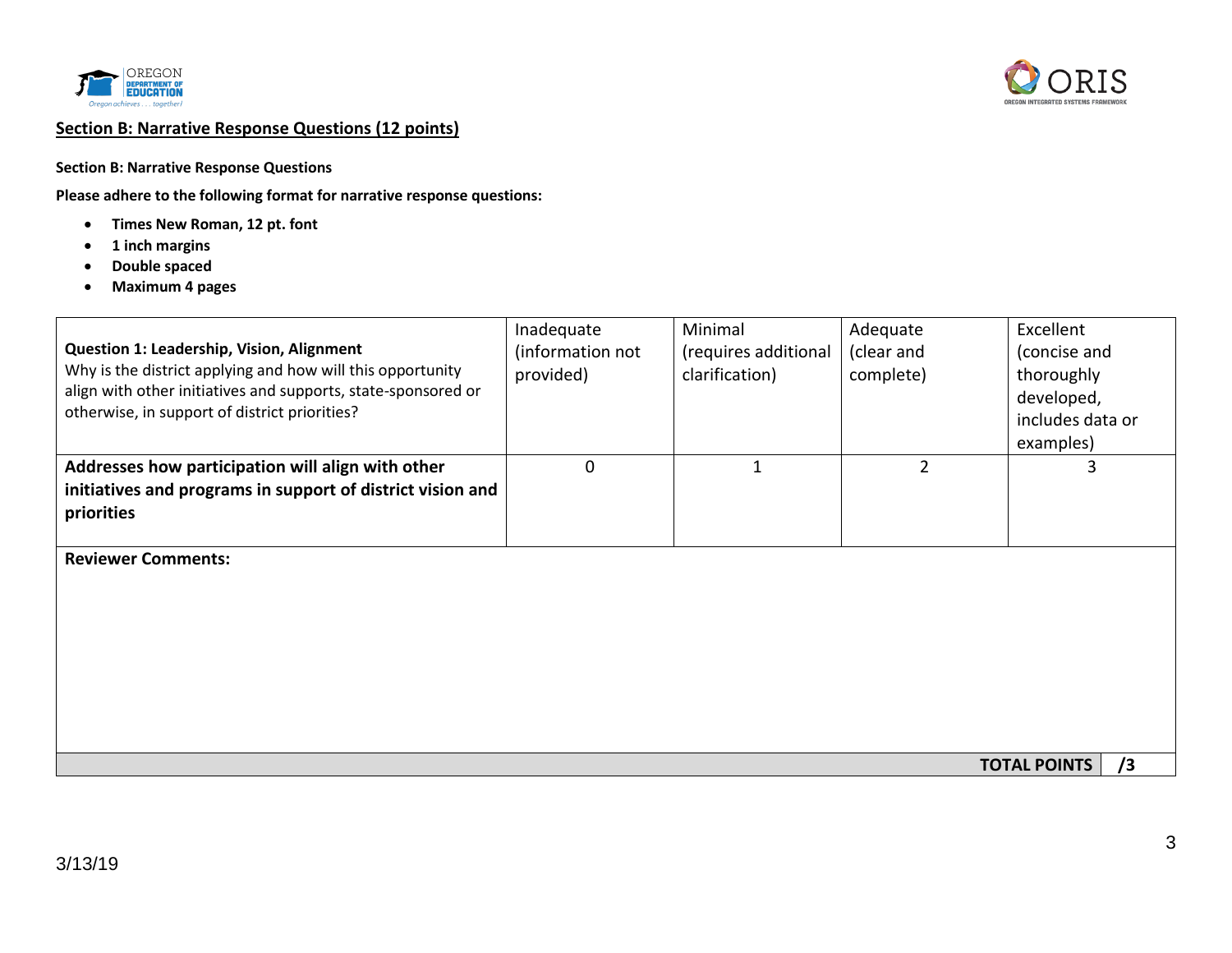



| Question 2: Implementation of Tiered Systems Has your<br>district implemented an MTSS framework or tiered system<br>of support? If so, please describe this experience, including<br>number of schools involved. How will participation in the<br>SPDG further your implementation of an MTSS framework? | Inadequate<br>(information not<br>provided) | Minimal (requires<br>additional<br>clarification) | Adequate (clear and<br>complete) | Excellent (concise<br>and thoroughly<br>developed, includes<br>data or examples) |
|----------------------------------------------------------------------------------------------------------------------------------------------------------------------------------------------------------------------------------------------------------------------------------------------------------|---------------------------------------------|---------------------------------------------------|----------------------------------|----------------------------------------------------------------------------------|
| Addresses whether district has implemented MTSS or<br>other tiered approach                                                                                                                                                                                                                              | $\mathbf 0$                                 | $\mathbf{1}$                                      | $\overline{2}$                   | 3                                                                                |
| If yes, provides information about implementation<br>efforts and how SPDG will support                                                                                                                                                                                                                   |                                             |                                                   |                                  |                                                                                  |
| If no, provides information about how district<br>anticipates SPDG participation will further<br>implementation of tiered systems                                                                                                                                                                        |                                             |                                                   |                                  |                                                                                  |
| <b>Reviewer Comments:</b>                                                                                                                                                                                                                                                                                |                                             |                                                   |                                  |                                                                                  |
|                                                                                                                                                                                                                                                                                                          |                                             |                                                   |                                  |                                                                                  |
|                                                                                                                                                                                                                                                                                                          |                                             |                                                   |                                  | /3<br><b>TOTAL POINTS</b>                                                        |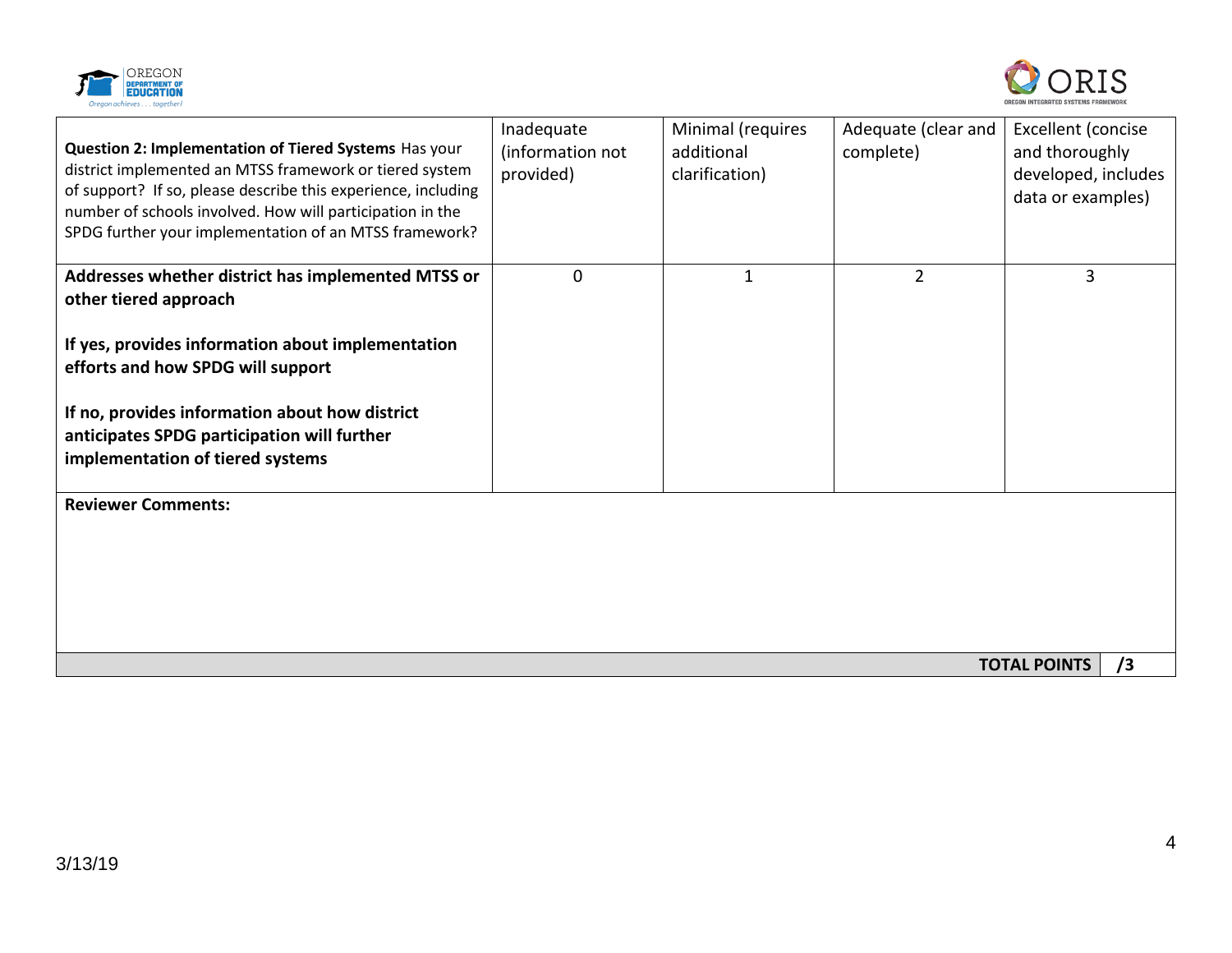



| <b>Question 3: Infrastructure to Support Coaching</b><br>Describe your capacity to select and support a coach,<br>including how the coach will work with leadership teams at<br>the school and district levels. How will your district's<br>teaming structures incorporate systems and instructional<br>coaching to further implementation of an MTSS?                                  | Inadequate<br>(information not<br>provided) | Minimal (requires<br>additional<br>clarification) | Adequate (clear and<br>complete) | Excellent (concise<br>and thoroughly<br>developed, includes<br>data or examples) |
|-----------------------------------------------------------------------------------------------------------------------------------------------------------------------------------------------------------------------------------------------------------------------------------------------------------------------------------------------------------------------------------------|---------------------------------------------|---------------------------------------------------|----------------------------------|----------------------------------------------------------------------------------|
| Addresses how the district will use infrastructure to<br>support systems coaching, including leadership teams<br>at district and building<br>If no, address whether the district has the capacity to<br>establish a structure to support systems coaching<br>If yes, describe how the district currently uses district<br>and building infrastructure to support MTSS<br>implementation | $\Omega$                                    | 1                                                 | 2                                | 3                                                                                |
| <b>Reviewer Comments:</b>                                                                                                                                                                                                                                                                                                                                                               |                                             |                                                   |                                  | <b>TOTAL POINTS</b><br>/3                                                        |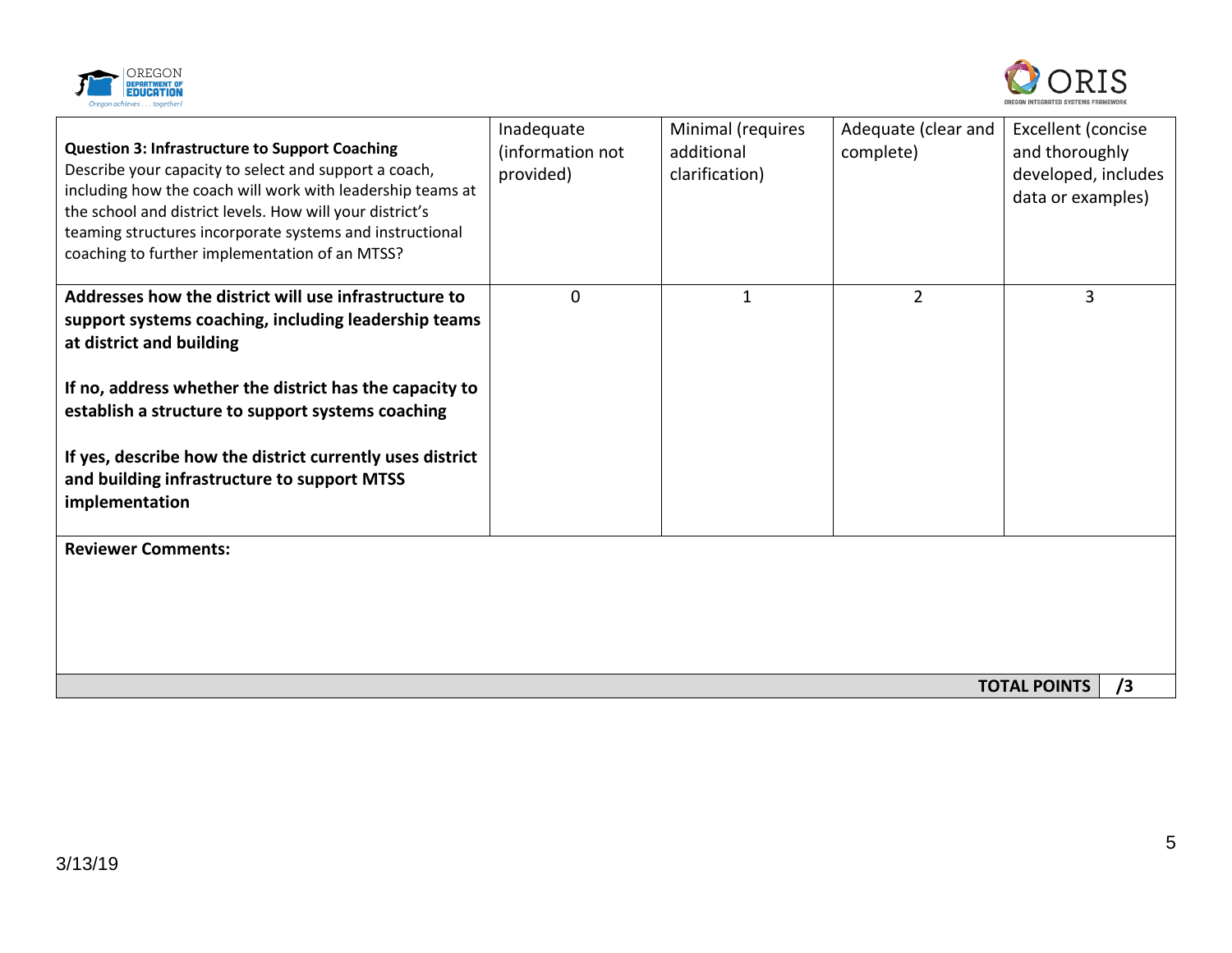



| <b>Question 4: Data-Based Decision Making Routines</b><br>How does your district use data to identify inequities<br>among student groups and within systems, and how does<br>the district use these data to make decisions to address<br>these inequities? Provide an example of a district-level<br>decision that reflects using systems or outcome data to<br>drive change. | Inadequate<br>(information not<br>provided) | Minimal (requires<br>additional<br>clarification) | Adequate (clear and<br>complete) | Excellent (concise<br>and thoroughly<br>developed, includes<br>data or examples) |
|-------------------------------------------------------------------------------------------------------------------------------------------------------------------------------------------------------------------------------------------------------------------------------------------------------------------------------------------------------------------------------|---------------------------------------------|---------------------------------------------------|----------------------------------|----------------------------------------------------------------------------------|
| Identifies how district uses student group-level data<br>to make decisions                                                                                                                                                                                                                                                                                                    | $\mathbf 0$                                 | $\mathbf 1$                                       | $\overline{2}$                   | 3                                                                                |
| If no, then describes how district or schools use data<br>to make decisions                                                                                                                                                                                                                                                                                                   |                                             |                                                   |                                  |                                                                                  |
| If yes, then includes example of a data-based<br>decision using systems or outcome data                                                                                                                                                                                                                                                                                       |                                             |                                                   |                                  |                                                                                  |
| <b>Reviewer Comments:</b>                                                                                                                                                                                                                                                                                                                                                     |                                             |                                                   |                                  |                                                                                  |
|                                                                                                                                                                                                                                                                                                                                                                               |                                             |                                                   |                                  | <b>TOTAL POINTS</b><br>/3                                                        |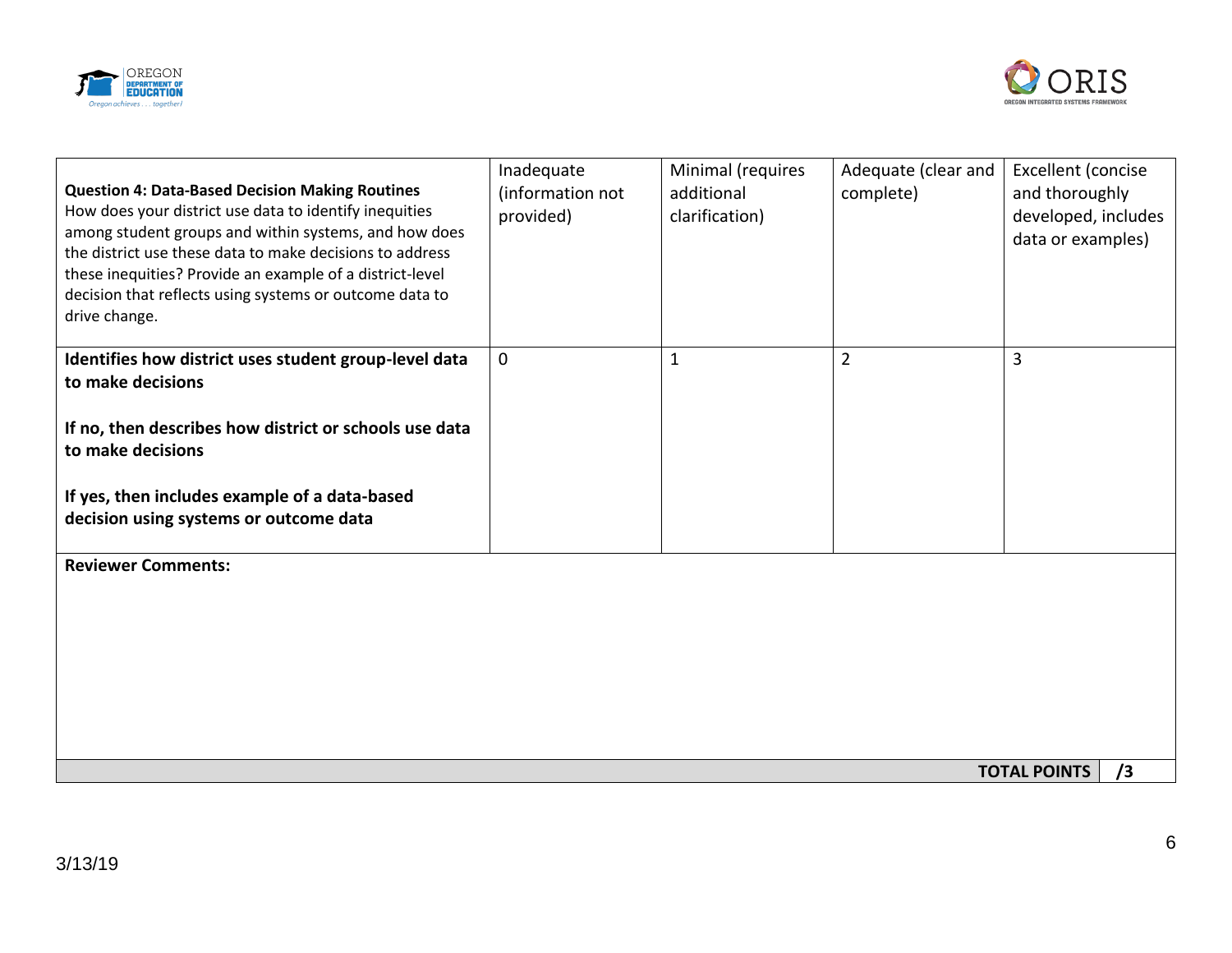



| <b>Section C: Signatures</b> | Is the section complete?                                 | If no, what is the follow up?                                                                                 |
|------------------------------|----------------------------------------------------------|---------------------------------------------------------------------------------------------------------------|
|                              | Did the district identify other<br>initiatives/supports? | If so, will participation in SPDG promote duplication of efforts<br>or redundancy in state sponsored support? |

### **Section D: Other Considerations**

1. Coaching capacity – Will the LEA be able to select a coach, and will the ESD be able to support the LEA?

- LEA ability to obtain or support a coach
- ESD capacity to serve

| Green | Yellow | Red |
|-------|--------|-----|
|       |        |     |
|       |        |     |
|       |        |     |
|       |        |     |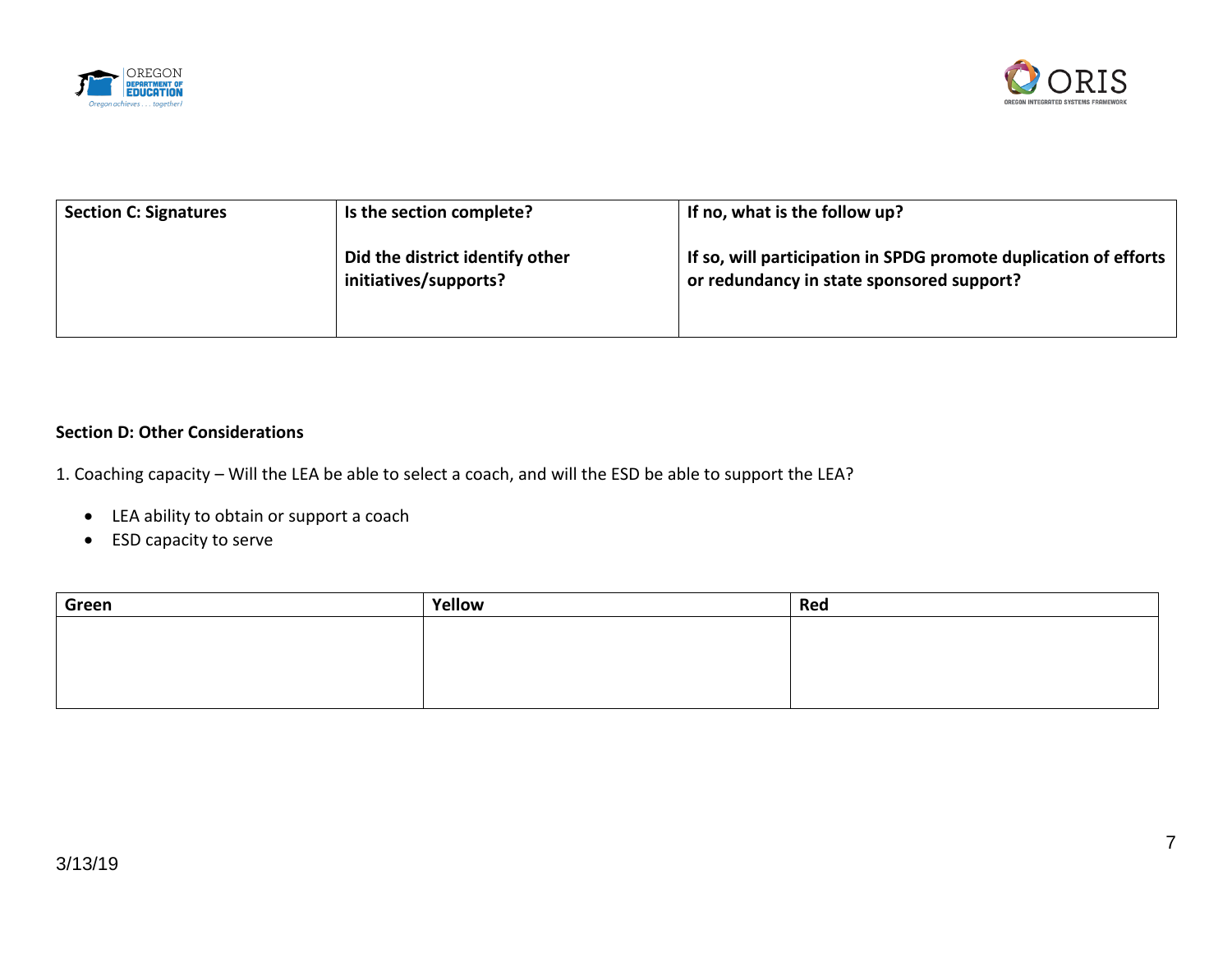



# 2. Existing supports – What supports is a district getting, and how will SPDG participation impact equitable distribution of supports?

- Initiative integration
- LEAs current supports being provided

| Green | Yellow | Red |
|-------|--------|-----|
|       |        |     |
|       |        |     |
|       |        |     |
|       |        |     |

3. Opportunities for Growth and Learning – What capacity does the district have, and how well do SPDG supports match their needs?

- Existing capacity
- Fit of the opportunity to their needs

| Green | Yellow | Red |
|-------|--------|-----|
|       |        |     |
|       |        |     |
|       |        |     |
|       |        |     |
|       |        |     |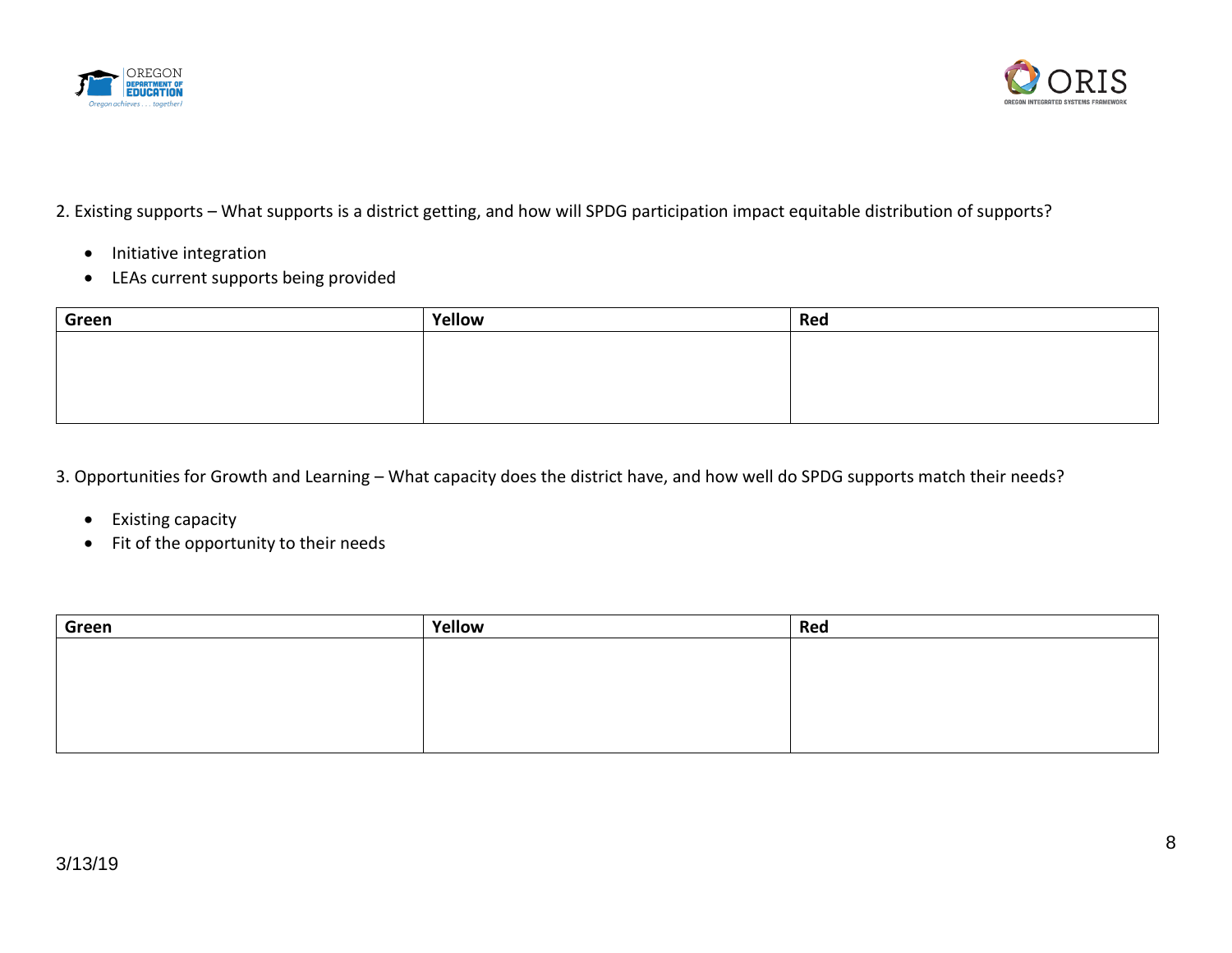



**General Comments:** These comments are for feedback to applicants. Consider strengths, weaknesses, and areas for requesting additional information.

# **Strengths:**

**Areas of Opportunity:**

**Additional Information Requested:** 

| $RECT^2$<br><b>COMENDATION:</b>             | <b>Fund District</b> | .<br>≤eek<br>- Additional<br><b>\tormation</b><br>JEEN | Do<br>) not fund |
|---------------------------------------------|----------------------|--------------------------------------------------------|------------------|
| <b>ESD</b><br>.<br>: Support:<br>rovide<br> |                      |                                                        |                  |